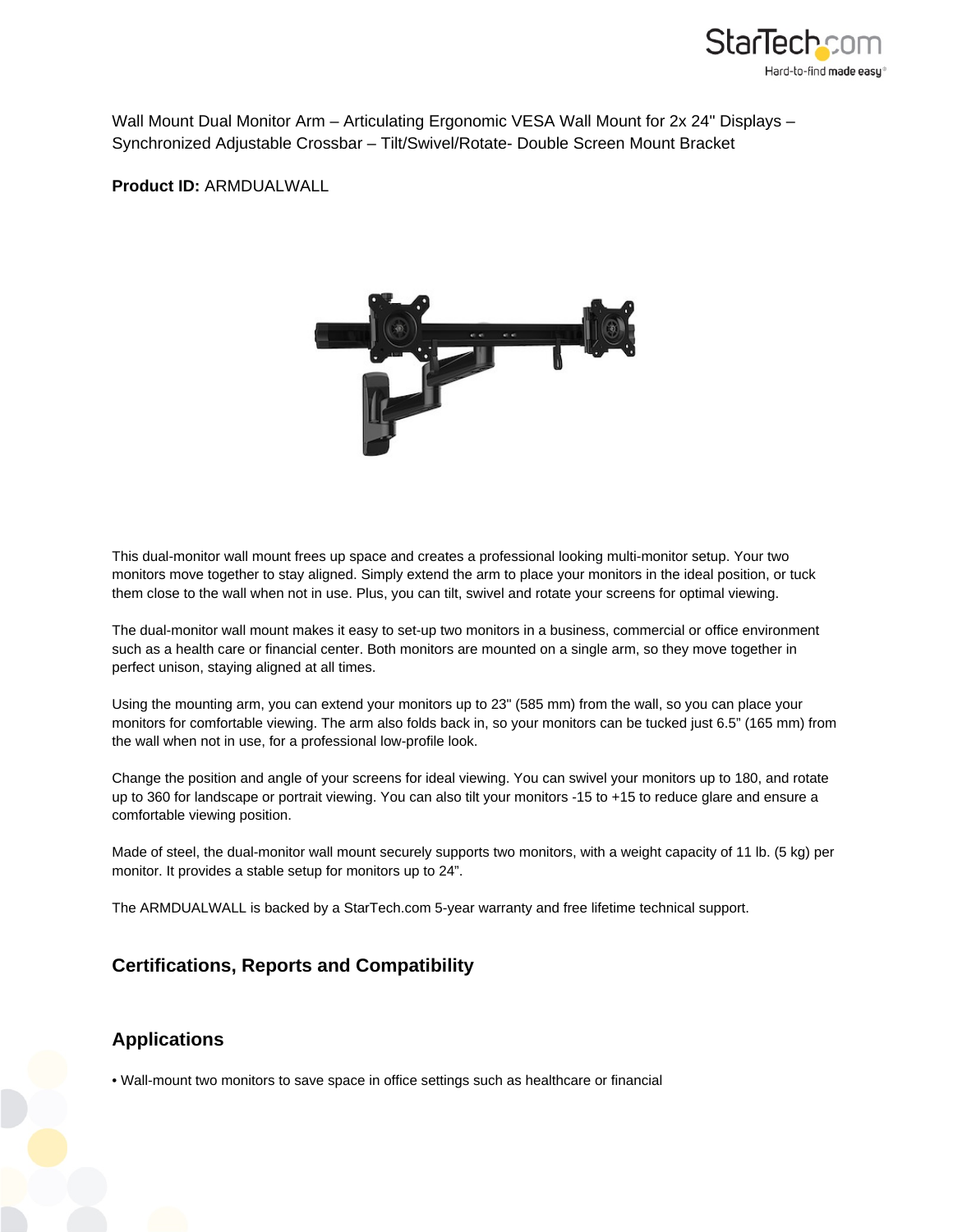

- Create a dual-monitor workstation with a standing desk
- Extend your monitors from the wall to share your screen with customers
- Wall-mount your touch-screen monitors for easy use by clients and visitors

## **Features**

• 24 INCH DUAL MONITOR WALL MOUNT: VESA 75x75/100x100mm compatible multi monitor wall mount supports 2 displays up to 24" (11lb/5kg per screen) w/ synchronized horizontal articulation & crossbar design

• CROSSBAR DESIGN: Secure two computer monitors along the 25.2" horizontal crossbar; 3 articulating joints along the arm; Low Profile; Arm extends 23" (585mm) & folds in to 6.5" (165 mm) from the wall

• WIDE RANGE OF MOTION: Ergonomic double monitor wall mount with individual monitor bracket +/-15 tilt, +/-15 swivel, & 360 rotation (portrait/landscape); Align monitors w/ micro height adjustment

• ORGANIZED WORKSPACE: This dual monitor wall mount allows users without a mounting surface or enough desktop/counter area to save space; Cable management clips along the crossbar help organize cables

• STARTECH.COM ADVANTAGE: This wall mount dual monitor arm is backed for 5-years by StarTech.com, including free 24/5 North America based multi-lingual tech support

| <b>Hardware</b> |                                         |                |
|-----------------|-----------------------------------------|----------------|
|                 | Warranty                                | 5 Years        |
|                 | # of Displays Supported                 | 2              |
|                 | Orientation                             | Horizontal     |
|                 | <b>Mounting Options</b>                 | Wall-Mount     |
|                 | VESA Hole Pattern(s)                    | 75x75 mm       |
|                 |                                         | 100x100 mm     |
| Performance     |                                         |                |
|                 | Weight Capacity (Per<br>Display)        | 11.0 lb [5 kg] |
|                 | Minimum Display Size                    | 15in           |
|                 | Maximum Display Size                    | 24in           |
|                 | Maximum Arm Extension 23.0 in [58.5 cm] |                |
|                 | Display Tilt                            | $+15/ -15$     |
|                 | Swivel / Pivot                          | 180            |
|                 |                                         |                |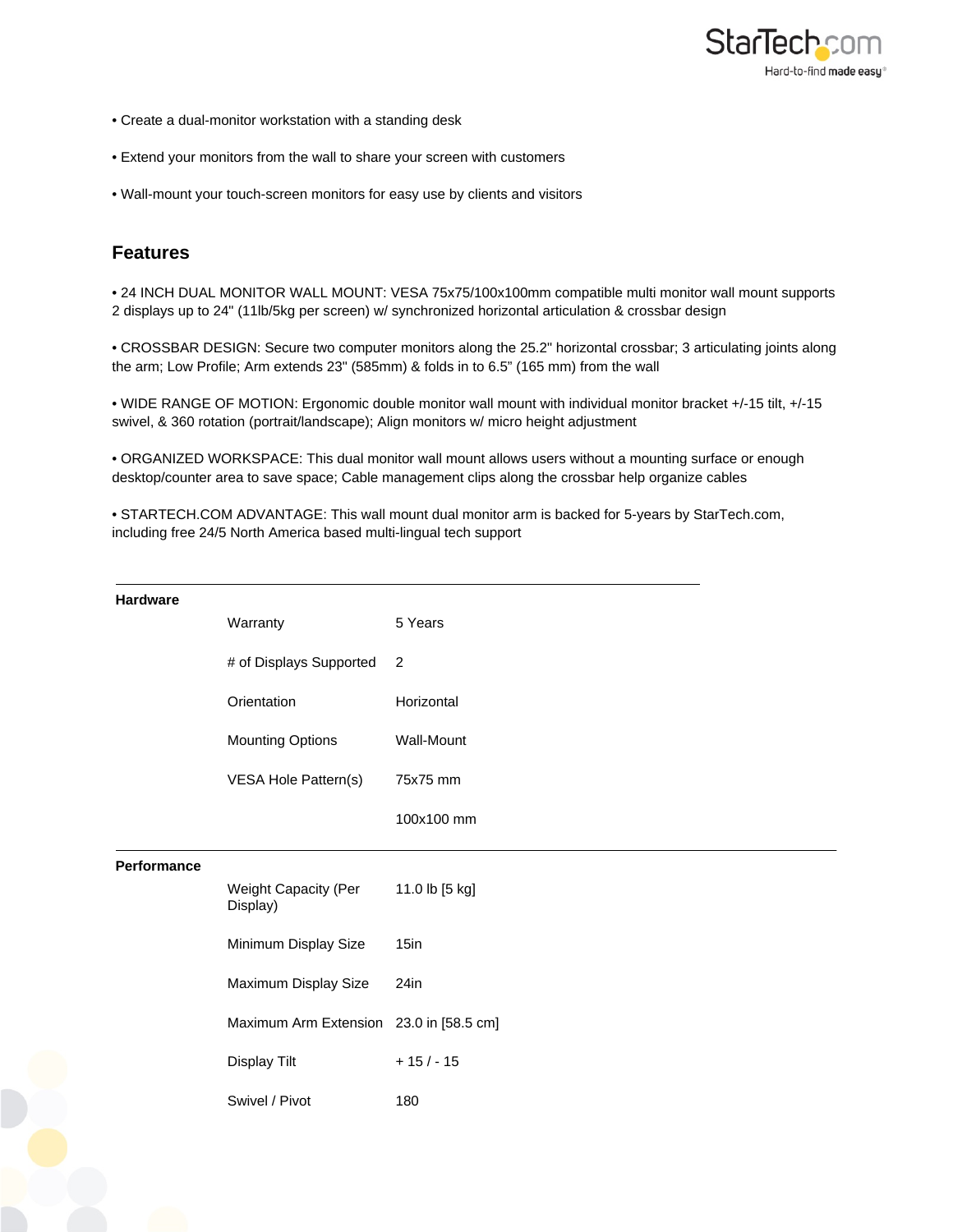

|                                           | <b>Display Rotation</b>      | 360                    |
|-------------------------------------------|------------------------------|------------------------|
| <b>Physical</b><br><b>Characteristics</b> |                              |                        |
|                                           | Product Length               | 26.8 in [68.0 cm]      |
|                                           | Product Width                | 3.0 in [75.0 mm]       |
|                                           | Product Height               | 7.6 in [19.3 cm]       |
|                                           | Weight of Product            | 7.1 lb [3.2 kg]        |
| Packaging<br>Information                  |                              |                        |
|                                           | Package Length               | 28.0 in [71.0 cm]      |
|                                           | Package Width                | 7.4 in [18.8 cm]       |
|                                           | Package Height               | 4.8 in [12.2 cm]       |
|                                           | Shipping (Package)<br>Weight | 9.6 lb [4.4 kg]        |
| What's in the<br>Box                      |                              |                        |
|                                           | Included in Package          | wall plate             |
|                                           |                              | mounting arms          |
|                                           |                              | VESA monitor mounts    |
|                                           |                              | crossbar               |
|                                           |                              | crossbar cap           |
|                                           |                              | M4x12 mm screws        |
|                                           |                              | M4x30 mm screws        |
|                                           |                              | spacers                |
|                                           |                              | hex key                |
|                                           |                              | cable-management clips |
|                                           |                              | mounting-arm retainer  |
|                                           |                              | wall-plate retainer    |
|                                           |                              |                        |
|                                           |                              |                        |
|                                           |                              |                        |